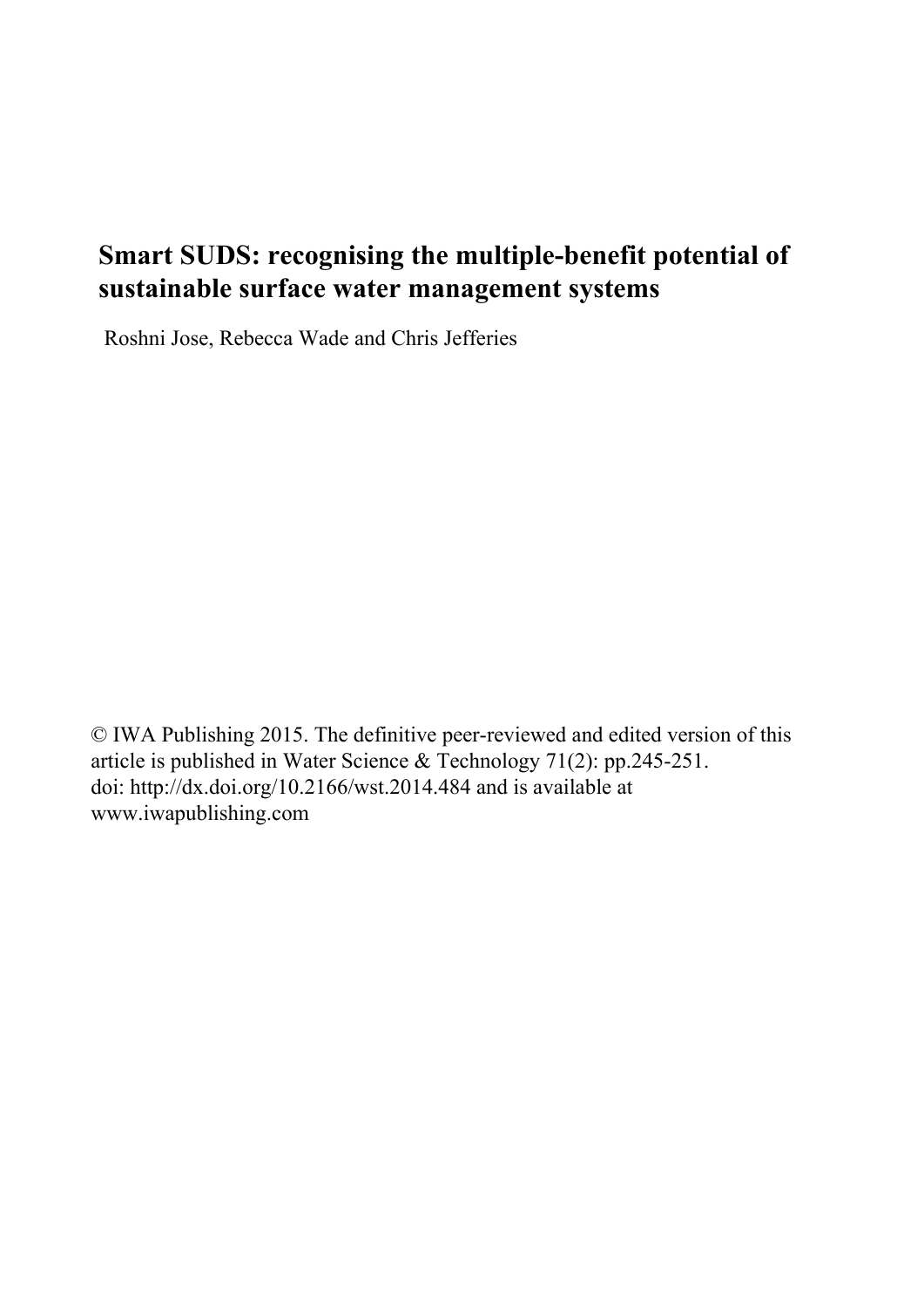## **Smart SUDS - Recognising the Multiple Benefit Potential of Sustainable Surface Water Management Systems**

**<sup>1</sup>Roshni Jose**\* , Rebecca Wade\*, Chris Jefferies\*\*

\* Urban Water Technology Centre, School of Science, Engineering and Technology, University of Abertay Dundee, Scotland, UK. DD1 1HG.

<sup>1</sup> Email:  $\underline{\text{r}, \text{jose} \omega}$  abertay.ac.uk

*\*\** Consultant, Urban Drainage Specialist, Scotland.

#### **Abstract**

How can we make Sustainable Urban Drainage Systems (SUDS) smart? SUDS help us to manage surface water runoff from urban environments but they are capable of delivering much more. This paper looks beyond the water quantity and quality improvement functions of SUDS and investigates the multiple benefits that can be gained by implementing smart SUDS solutions. This work provides a new perspective, using methodologies not normally associated with SUDS research, to determine multiple benefits. The outputs of the work can potentially assist decision-makers, designer and planners in recognising the potential for multiple benefits that can be delivered by SUDS. The ecosystem services (ES) associated with a large redevelopment in Dundee, Scotland, UK are identified and a public perception study together with Public Participatory GIS methods were used to confirm the goods and benefits of the SUDS. The paper presents findings on the public perception of SUDS as they provide cultural benefits such as; recreation, aesthetics and biodiversity. The results show that greenspace is important while choosing a location and willingness to pay for greenspace is high in this area. This paper concludes that SUDS provide multi-functional benefits in relation to the ES thereby justifying the cachet of Smart SUDS.

**Key Words:** SUDS, Multiple Benefits, Ecosystem Services, Surface Water Management, Public Participatory GIS (PPGIS)

### **Introduction**

In 2011 the United Nations reported that the population in urban areas has increased due to urbanisation over the past few decades and half of the world's population now lives in cities. Furthermore, the world urban population is expected to increase from 3.6 billion in 2011 to 6.3 billion by 2050 (UN 2011). The quality of life and amenity in urban areas are at risk due to increased urban densities making it important to look in to the way we manage our urban settings to identify the multiple benefits provided by them (Wade, Jose and Lundy 2012). According to Potz and Bleuze (2012) water management systems in urban areas with greenspace contribute to functions including recreation, food production, nature development, water storage and purification, pleasant and safe routes for slow traffic, urban lungs and urban cooling. The benefits which humans obtain directly or indirectly from an ecosystem are known as Ecosystem Services (ES) (UKNEA 2011). They are generally categorised as: provisioning services; regulating services; cultural services; and supporting services as per the Millennium Ecosystem Assessment (MEA 2005). This paper will focus on cultural services (CS) which are defined by MEA (2005) as the non-material benefits humans receive from the ecosystem e.g. aesthetics, recreation, spiritual and educational values. In addition, CS are often related to human perceptions, attitudes and beliefs and have strong links to social sciences (Milcu et.al, 2013).

Sustainable Urban Drainage Systems (SUDS) are one method by which urban runoff can be managed at the same time providing opportunities for the improvement of greenspace and environmental quality. SUDS aim to manage storm water as close as possible to its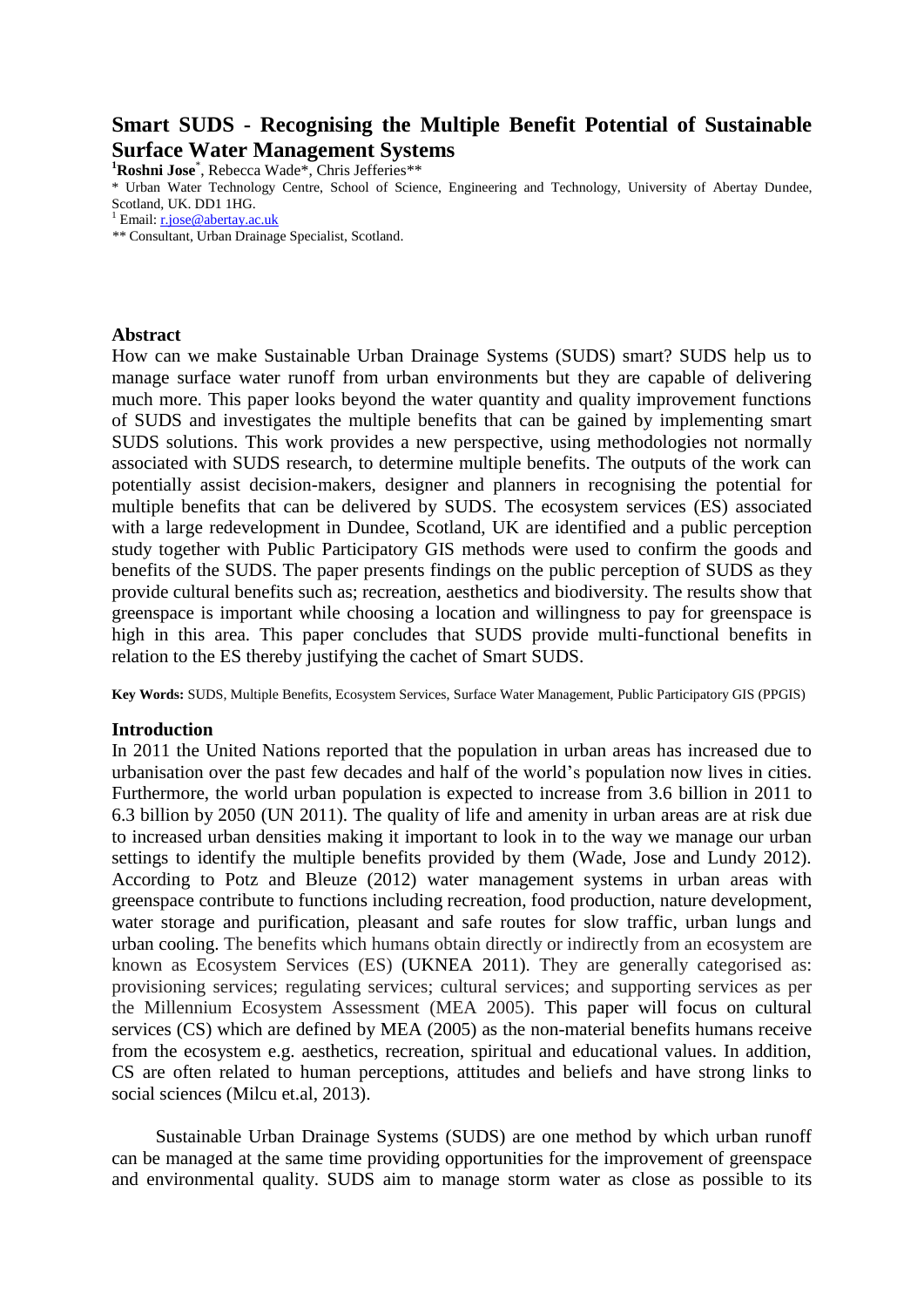source, reducing runoff volumes and rates firstly by infiltrating and where this is not possible, by collecting, temporarily storing and subsequently discharging storm water at a controlled rate to the soil, receiving water body or sewer system (Woods-Ballard 2007). The social aspects of SUDS include local amenity, safety, picnic areas etc. (Heal, McLean and D'Arcy 2004). Amenity is closely related to aesthetics, nature and biodiversity preservation, recreation, public perception and visual appearance of landscapes (Singh 2012). SUDS tend to be needed in urban areas where green and blue corridors that link habitats are needed most. This provides the ideal opportunity to design systems that consider the existing ecological context of the site and aim to maximise biodiversity benefit. People use local parks and open spaces for recreation as they believe that they improve health as well as mental and physical well-being (UKNEA 2011). These areas are also considered to be rich in biodiversity and urban wildlife (DEFRA 2006a).

This research brings ecosystem services and SUDS together in a novel way. SUDS have been implemented for more than 15 years in Scotland, philosophically justified on the basis of the SUDS triangle of quantity, quality and amenity. However, while quantity and quality have been well researched and enumerated using physical science approaches, amenity and other benefits have been less well researched. An ecosystem services approach, utilising social science methods addresses this deficiency. The multiple benefits inherent in SUDS can be evaluated using the approach of ES which is both systematic, and hence can be replicated, and it is applicable in much broader areas than only to SUDS.

#### **Case Study Area**

Ardler Village in Dundee, Scotland, UK is a well-established SUDS site and is one of the first Scottish developments with SUDS designed-in at an early stage. Ardler Village is a suburban area to the north Dundee city which has undergone a series of changes over the years. In the 1980's the area suffered socio-economic issues and Dundee City Council decided to completely redevelop the area (Archibald 2008).

The re-design of the area with installation of SUDS took place in the late 1990's and the main SUDS systems include the West pond, East Pond, Swales and a Detention Basin (Figure 1a). The Ardler West Pond is an on-line pond on the Gelly burn channel which is culverted through a large part of the development. The surface water from housing areas to the north of the pond enters the West pond via swales and then flows out from the rectangular weir structure and towards the East pond through swales. The detention basin act as a flow control mechanism at heavy rainfall. The East pond also controls the water and help to reduce flooding downstream from Ardler.

#### **Methods**

Three methodologies were used to identify the multiple benefits provided by different SUDS features in Ardler. They are

- i) Identify the ES related to SUDS
- ii) Undertake a Public Perception Study and
- iii) Carry out Public Participatory GIS (PPGIS)

Data were collected from greenspace surveys which assessed greenspace use and public perception of ecosystem benefits provided by SUDS in this area. A greenspace map for Ardler (Figure 1a) was attached to the survey. In addition, an interactive mapping method called PPGIS was used, it was designed to provide information about greenspace use in the area and enabled participants to rate their preference for features within their local environment.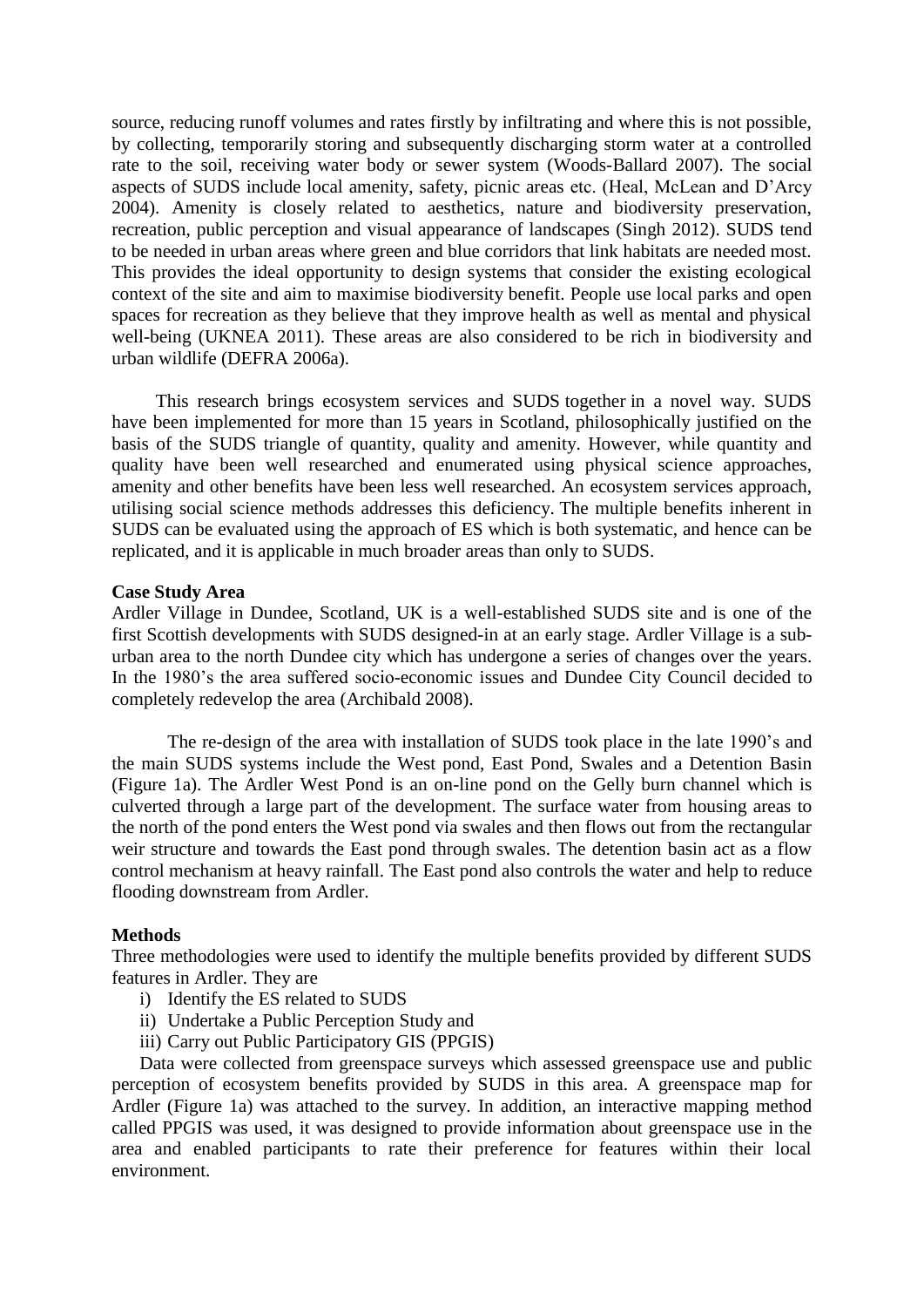## **Identify the ES related to SUDS**

A field visit was carried out for visual inspection of ecosystem services at different SUDS amenities in Ardler. The cultural ecosystem services associated with the SUDS systems were identified at this location. Notes and photos were taken at the field site as evidence to the field visit. SUDS at Ardler are vegetated SUDS and they contain flora and fauna which is a sign of rich habitat and biodiversity.

The CS at Ardler and the goods and benefits associated with these services were determined using the approach of Lundy and Wade (2011). Outcomes are given in Table 1 which also shows different measurements which can be used to quantify these services.

| <b>Service</b><br><b>Ecosystem</b> | Type of Ecosystem  | ES<br>Goods<br>and           | <b>Units</b><br>of                    | Reference                |
|------------------------------------|--------------------|------------------------------|---------------------------------------|--------------------------|
| Category                           | <b>Services</b>    | <b>Benefits</b>              | <b>Measurement</b>                    |                          |
| <b>Cultural Services</b>           | Aesthetics values  | in<br>Increase<br>house      | %<br>house<br>price<br>$\overline{a}$ | MEA, 2005; Lundy         |
|                                    |                    | prices                       | increase                              | and Wade, 2011           |
|                                    | Educational values | Environmental                | $Kg - Reduced level of$               | <b>UKNEA, 2011; MEA,</b> |
|                                    |                    | awareness                    | pollution and littering               | $2005$ ; Lundy<br>and    |
|                                    |                    |                              |                                       | Wade, 2011               |
|                                    | Sense of place     | Mental wellbeing             | In Numbers - Health                   | MEA, 2005                |
|                                    |                    |                              | statistics                            |                          |
|                                    | Habitat<br>and     | <b>Quality of Greenspace</b> | Presence of flora and                 | <b>UKNEA, 2011; MEA,</b> |
|                                    | Biodiversity       | environmental<br>and         | fauna                                 | 2005: Briers, 2013       |
|                                    |                    | awareness                    |                                       |                          |
|                                    | Recreation         | physical<br>Increases        | $\%$<br>mortality                     | <b>UKNEA, 2011; MEA,</b> |
|                                    |                    | well being                   | rates/health statistics               | $2005$ ; Lundy<br>and    |
|                                    |                    |                              |                                       | Wade, 2011               |

Table 1: CS at Ardler and their measurement

(This table is based on Lundy and Wade 2011)

### **Public Perception Study**

A greenspace survey was carried out to identify the public perception of greenspace there by identifying the multiple benefits provided by ecosystem services in this area. A questionnaire was posted them through the doors of selected houses in the village. A map (Figure 1a) of the area was attached to the questionnaire to locate the SUDS amenities. The greenspace around the SUDS was also highlighted in the map to convey a basic understanding of the area drainage and SUDS arrangements in the area. The main greenspace areas were named and pictures of the main SUDS features were shown so that people could correlate their knowledge of the area with the SUDS.

The houses for the questionnaire were selected on the basis of the visibility of the SUDS features from each house and their distance to the greenspace. 500 questionnaires were distributed among residents in Ardler. Each was colour-coded based on the street in order to locate the street if the resident had not provided their address which in turn will help to carry out some analysis based on geographical location. Completed questionnaires were collected from the Ardler Village Trust (AVT) and Sanctuary Housing offices for further analysis.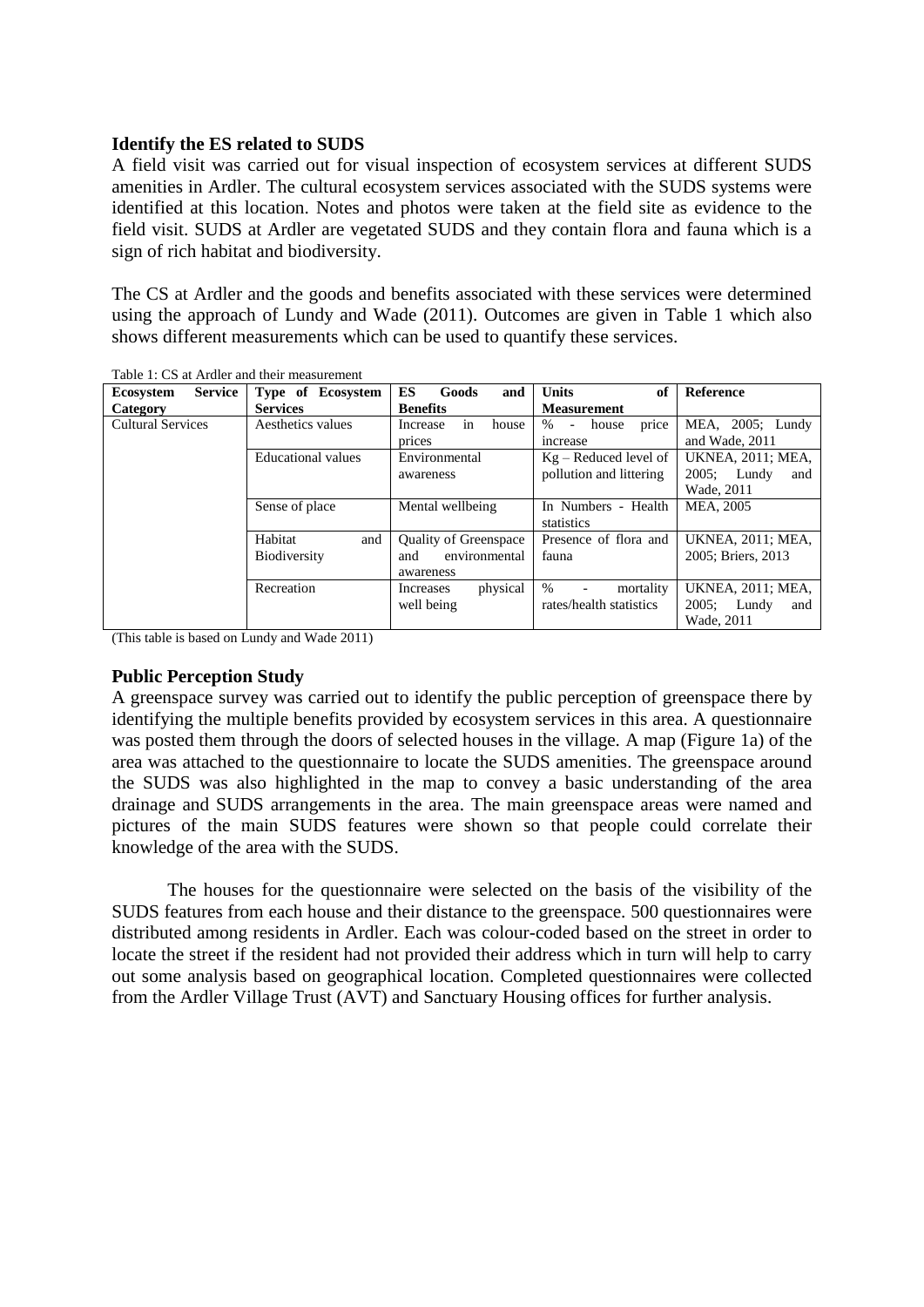

Figure 1: a) Greenspace Map at Ardler b) Map of Ardler with the different coloured flags placed by participants to identify greenspace preference (sources: Google Map)

## **Public Participatory GIS**

Public Participatory Geographical information System (PPGIS) is a GIS method developed to encourage public participation in the study. The concept has emerged from participatory approaches to planning, spatial information and communication management in the context of the developing world (Cinderby. *et. al.* 2011). The technique also helps to engage a wider cross-section of people in the local community than a conventional consultation exercises (Cinderby 2009).

The purpose of the PPGIS work was to acquire information about the use of greenspace in the area. An aerial photo of the area (Figure 1b) allowed participants to select their preferred greenspace. Three flags (green, yellow and red) were given to participants to choose their favourite areas in Ardler Village. A traffic lights system was used as it was quick and straightforward for participants. Green flags were used to identify the participant's most favourite place, yellow their mid choice and red for their least favourite place. The research was targeted to the residents in Ardler Village and the Ardler Complex was selected for the participatory activities since most residents take part in community activities and was happy to give their opinion about the area. The Complex workers were included as most were aware of the functions of SUDS systems.

## **Results and Discussions**

## **Identification of Cultural Ecosystem Services from SUDS**

Visual assessments of ES provision at Ardler suggested that there was potential for SUDS to deliver supporting, regulating and cultural services, however there was less potential for provisioning services. Table 1 gives an indication of the CS at Ardler and how these services can be measured. The SUDS features in Ardler were developed considering amenity and recreational factor. The mowed grass serves as a recreational area. People prefer to go for a walk near SUDS features as it provides a sense of wellbeing as well as physical wellbeing whereas the sign boards act as a source for educational benefits. The detention basin can be used as a football ground or play area for kids when it is dry. The SUDS systems were also aesthetically pleasing as there was less pollution and litter.

SUDS vegetation consists of grasses, reeds, dandelions and many other plant species. There are many birds and insect species like coots, ducks, swan, bugs, flies, worms, frogs,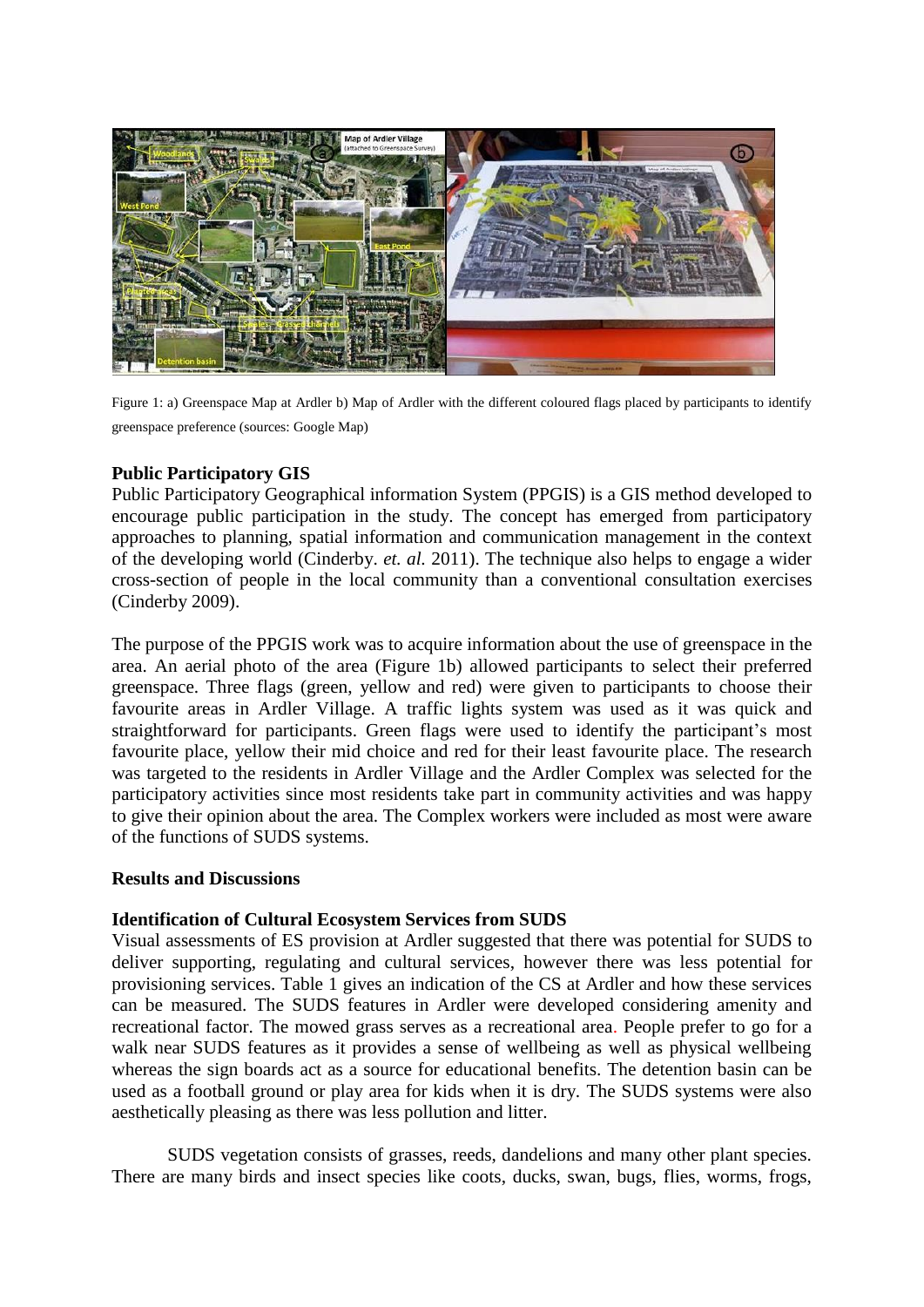nematodes etc. The West pond is rich in flora and fauna though East pond does not have swans and ducks. The cultural ecosystem services provided by blue-green spaces include spiritual value, educational value, aesthetics and recreation, the results here agreeing with Lundy and Wade (2011)'s results about vegetated filters providing educational value and aesthetics.

## **Public Perception Study**

In the public perception study carried out in Ardler, 32 questionnaires were returned including 7 face to face surveys. The total return rate was 8% (Response Rate 1(RR1)) according to the AAPOR (The American Association for Public Opinion Research 2009) definition of survey return rates. Scottish Index of Multiple Deprivation (SIMD) for the area was checked to understand the social background of responders. Ardler falls within 15% of the most deprived areas in Scotland (Scottish Government 2012). The basic trends and relationships were determined from the survey to know how people perceive greenspace in their local area.

The survey results show that 50% of respondents use greenspace every day. This result can be compared with the Ardler demonstrating links study (AVT 2007) which reported that 60% of respondents use greenspace daily in Ardler. Results from this research shows that 60% of people could view greenspace from their house. In addition, 50% were willing to pay extra for a house near greenspace and 66% of people believe that the quality of greenspace is improved after SUDS were established in the area. The survey results shows that, grassed area (47%) is the most preferred greenspace, then woodlands (44%), Ponds (34%) and finally planted areas (25%). The CS which provided high level of multiple benefits according to respondents were recreation, biodiversity, health and aesthetics.

SUDS terminology was familiar to 33% of respondents though 60% were not aware of SUDS term. Among respondents who were aware of SUDS terminology 76% of them knew SUDS functions. This can be compared with previous studies; Apostolaki et.al. (2006) mentioned only 6% of SUDS awareness; and Bastien et.al (2011) reported 26% of SUDS awareness. Thus, 25% of total respondents were aware of the function of SUDS and it shows that people who live close to them have SUDS knowledge.

SUDS in Ardler provide higher recreational, health, sense of wellbeing and aesthetics value associated with greenspace in this area (Figure 2a). They also provide high educational, biodiversity and security values but, social value and religious wellbeing were reported as low in this area. These are the perceived benefits provided by SUDS from the list of benefits given by the researcher to the respondents. The aesthetics value is considered to be high for green urban areas by people.

## **Public Participatory GIS**

The results from the PPGIS (Figure 2b) interactive mapping method show people's perception of the West pond, East Pond and Complex at Ardler. Ardler West pond is considered as good by 83% of participants because of amenity and biodiversity values. They have a high acceptance in the area due to a well maintained grassed area which is used for walking, pet walking and other recreational uses. The overgrown reeds which disrupt the view of water body and the failure to clean up dog faeces by some people gave a 7% poor score. Ardler East pond functions as a storm water drainage pond and dense vegetation provides biodiversity and habitat leading to a 20% good score whereas the accessibility issues and unkempt look gave a poor score (60%) as it is perceived to be dangerous because of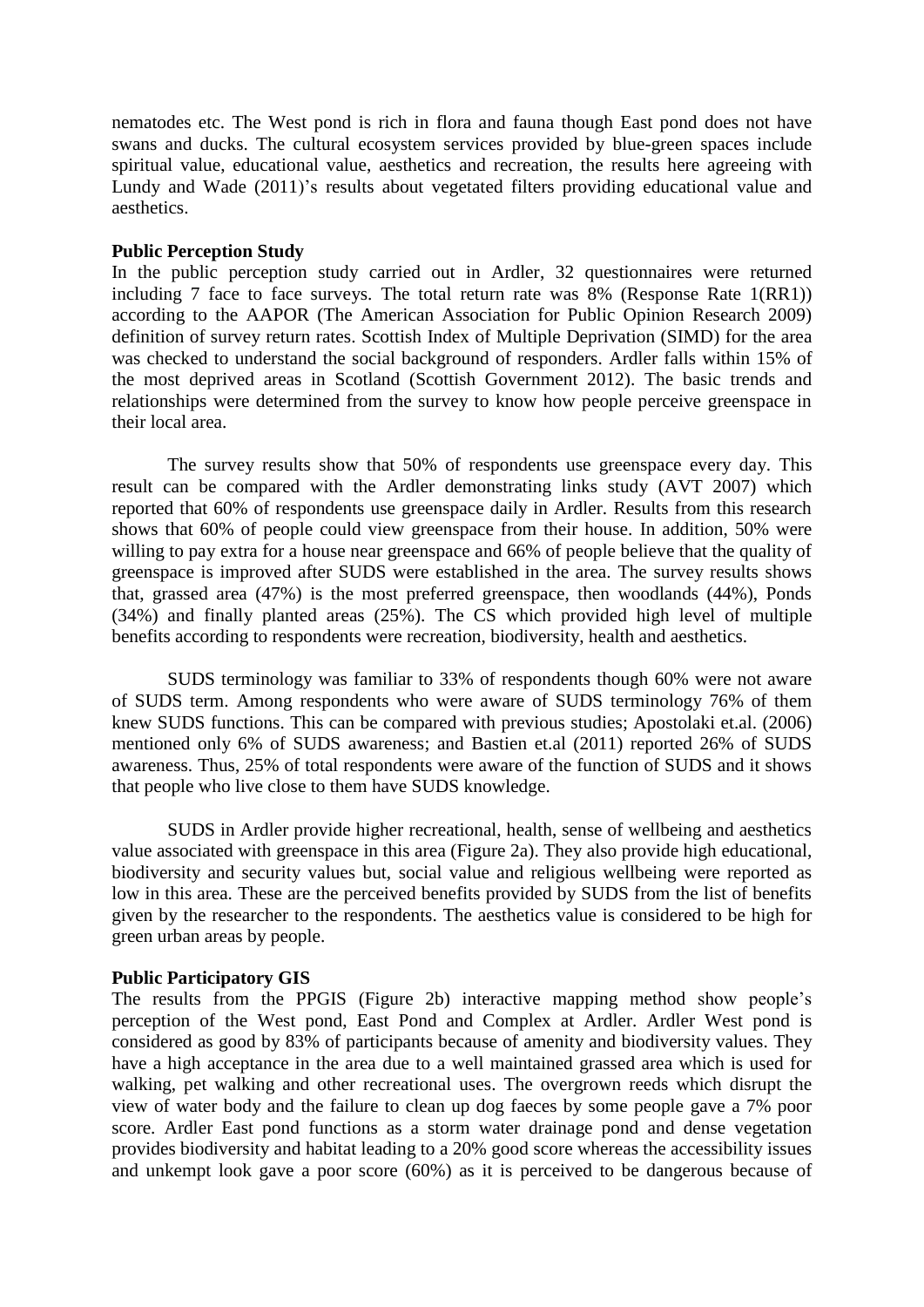overgrown reeds, bushes and large fences. Other areas which were picked up include woodlands, football pitches, parks, golf courses, basketball court, clinic, footpath signal etc. Ardler Complex is considered to be attractive and useful by 91% of respondents. This is because it is a community centre and people in and around Ardler visit there even if they do not notice greenspace in the area. Results for the Ardler Complex have been included in this study as a control to people's preference for greenspace over the community and leisure centre as previous studies shows that built environments can also be restorative as natural environment (Ivarsson and Hagerhall 2008).

The recreational, biodiversity and aesthetics benefits at West pond have given it a better score of 30% by Ardler residents (Figure 2c) whereas untidy and unkempt look has given the East Pond a poor score (24%). People also believe that well-maintained reeds and access to the water body can reduce the negative perception of East Pond. The results from this study match the results from a previous study (AVT 2007) at Ardler regarding the greenspace use. According to AVT (2007) 60% of the people reported the West pond as most valued greenspace compared to other greenspace in Ardler though litter and less amenity factors in the East Pond area made 31% of respondents to dislike this location.

SUDS ponds in Ardler are engineered structures which provide buffers to peak flows of water during heavy rain fall. The West pond retains water up to a depth of 70cm whereas the East pond has an area of shallow water which can be seen when the reeds are not overgrown. The East pond provides good habitat for plant even though it is not reported by residents to be aesthetically pleasing pond. The results from the public perception of both ponds in this research are similar to the results of public perception survey conducted by Talent (2011) in Ardler. According to Bastien, Arthur and McLoughlin (2011) and Apostolaki, Jefferies and Wild (2006) the public are vaguely aware about the functions of SUDS systems. This could be part of the reason why East pond is less preferred by local residents.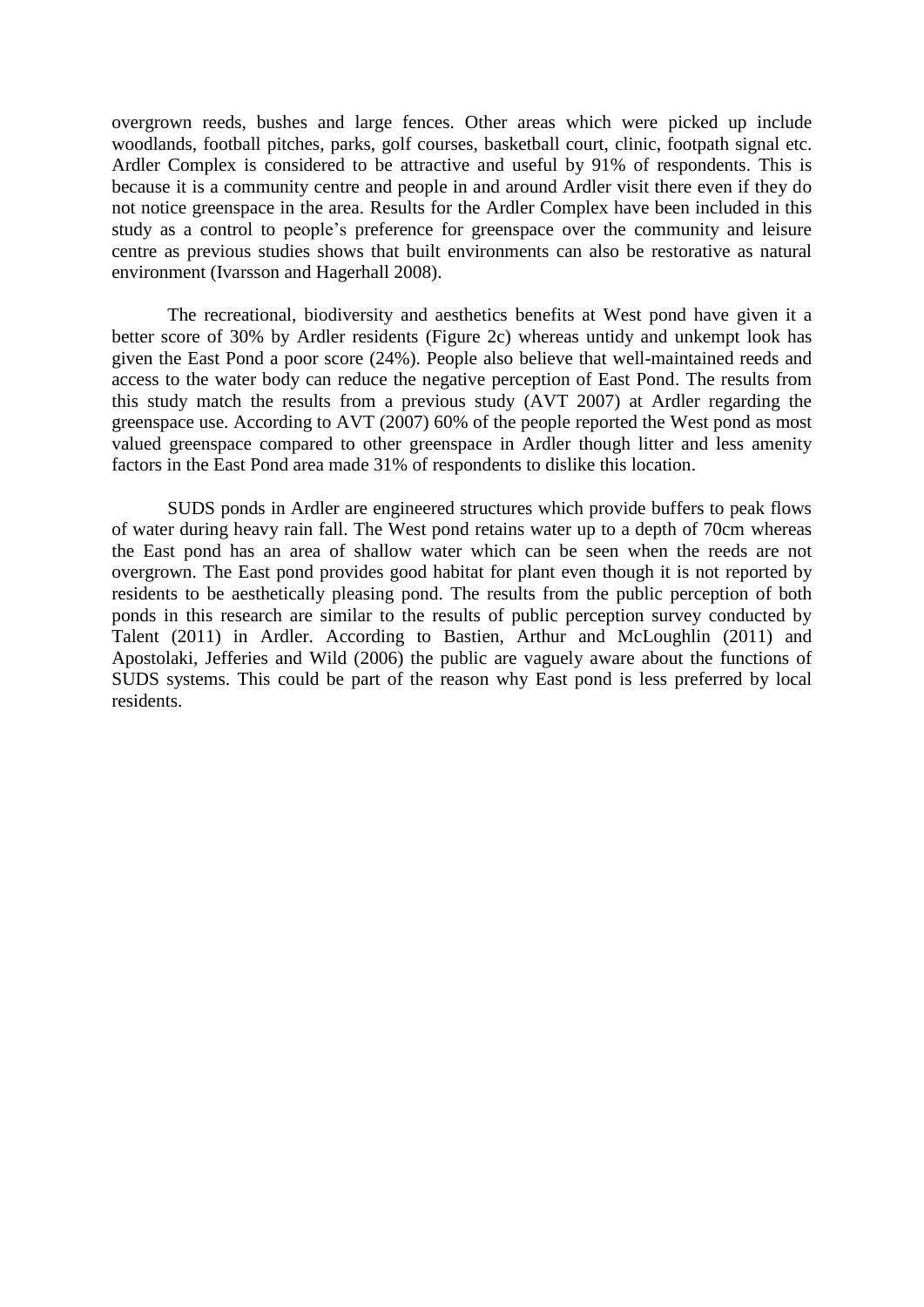

Figure 2: a) Ecosystem provided by SUDS; b) PPGIS results at Ardler; c) Residents opinion aboout Ardler

## **Measures for improvements**

While it is not the purpose of this paper to propose measures for improvement to SUDS, some solutions and ideas are proposed which could improve the public perception of SUDS (as defined from the results of this study) and can be identified using the ES approach.

- Public perception scores from this study indicate a preference for SUDS which have perceived high values for biodiversity and amenity. In addition SUDS features which appear to be well maintained and which are visually accessible as preferred.
- Addition or enhancement of these characteristics could increase the ES value provided by SUDS.
- Design characteristics of SUDS which could enhance public perception include: amenity (for instance; recreational, educational and aesthetic amenity), biodiversity, evidence of maintenance (including removal of litter and dog faeces - or provision of more bins, provision of signage), and accessibility.

In order to understand more fully the links between design characteristics and public perception, more consistent data collection over longer time periods is required. This is the case not only for SUDS but also regarding the use of environmental setting e.g. leisure, recreation, tourism goods etc. (UKNEA 2011).

The key ES drivers for SUDS are regulating services (water quality and quantity management), cultural services can be improved by introducing well-maintained blue-green spaces which encourages more biodiversity and educational value thereby adding value to the multiple benefits provided. SUDS contribute to sustainable development of urban areas by providing safe, resilient and sustainable water management systems. This can be measured by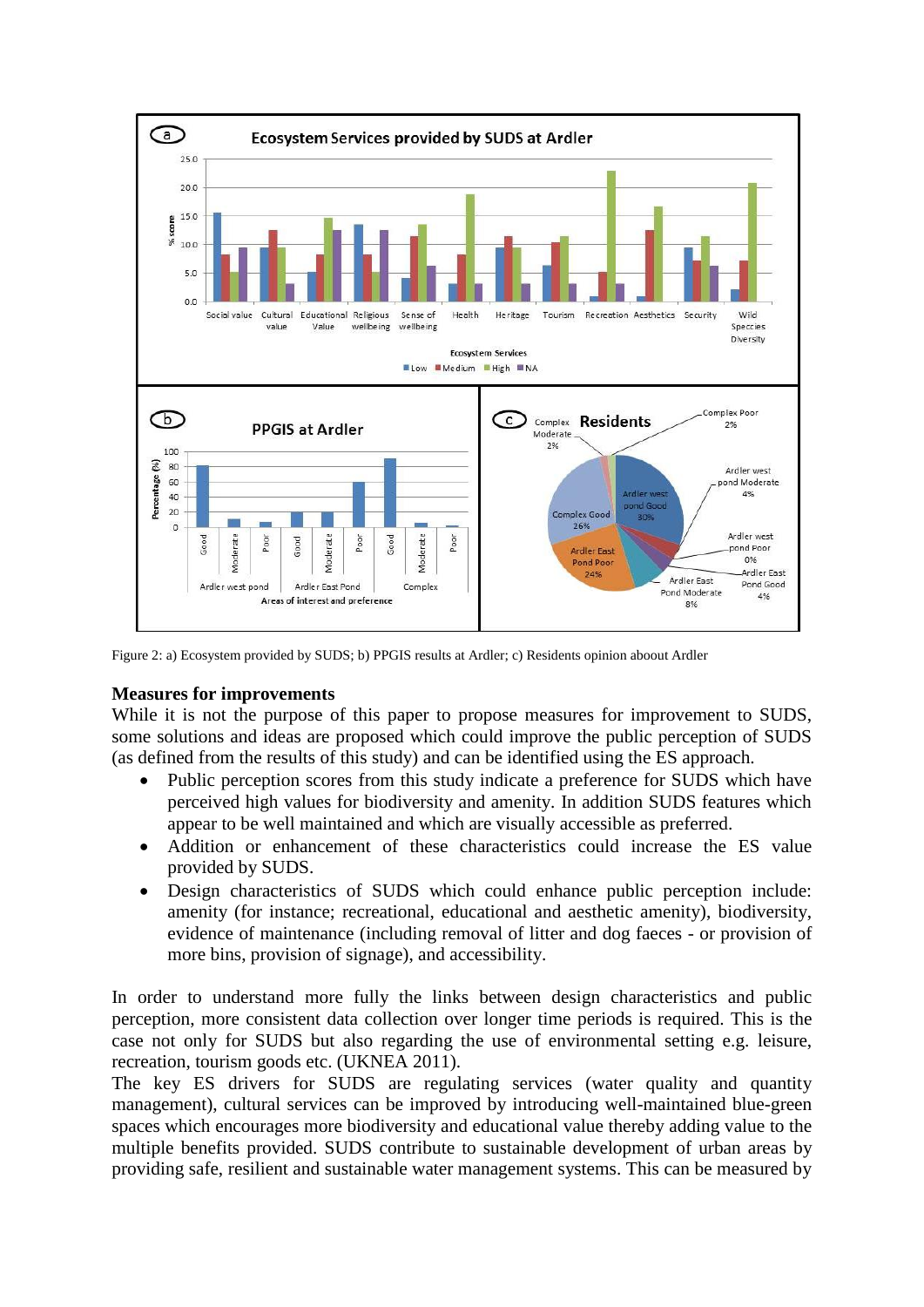monitoring the well-being and health benefits provided by urban areas (UN 2012), including SUDS.

## **Conclusions**

SUDS can provide many benefits to people who live near them. Designing a SUDS system appropriately can maximise the functional benefits of water quality and water quantity in any urban area by reducing the pollutants entering the receiving water courses and reducing flooding within and downstream of the catchment. The links between ES and SUDS have been identified in this paper using social science methodologies such as public survey questionnaire and PPGIS. The trends and relationship between goods and benefits generated by SUDS in a case study location, as reported by respondents, were noted.

These results indicate that vegetated SUDS contribute more to CS than other ES. The social science methods used have helped to identify the less-tangible benefits provided by SUDS such as the aesthetics of open spaces, sense of well-being, as well as educational and recreational values. SUDS contribution to amenity values and biodiversity is highly valued by respondents in this study. Previous studies also show that wildlife is one of the main benefits of vegetated SUDS (Helfield and Diamond, 1997).

Greenspaces are highly accepted in the community and the residents are willing to pay more for properties near greenspace. This finding is supported by previous studies at Ardler (Talent 2011) and in other areas. Bastien *et.al.* (2011) state that willingness to pay for SUDS is high because wildlife is considered as the most important feature provided by SUDS. Results presented in this paper show that for Ardler, the West pond is more acceptable to locals than the East pond. The former is perceived to be safe, non-polluted and contributes to aesthetics and wildlife compared to the latter which has dense vegetation and unkempt surroundings. It is clear from this example that some measures can be used to improve the perception of SUDS, this study presents characteristics which add value to the multiple benefits provided by SUDS, as defined by local residents and respondents in an area with well-established and mature SUDS.

Thus, SUDS systems not only control water quality and quantity but also provide cultural and social benefits. They can become 'Smart SUDS' by utilising appropriate design and maintenance which improve their function, amenity, social acceptability and desirability.

### **Acknowledgements**

This research was funded by SORSAS (Scottish Overseas Research Student Award Scheme). The field work costs and other expenses were covered by the Urban Water Technology Centre at Abertay University. I would also like to acknowledge my colleagues for assistance, and Ardler Village Trust, Sanctuary Housing and Ardler Environmental Group for their support.

### **References**

Apostolaki, S., Jefferies, C. and Wild, T. 2006. The Social Impact of Stormwater Management Techniques. *Water Practice Technology*, 1 (1).

Archibald, M. 2008. *Ardler a thriving community*. Ardler Village Trust. Dundee.

AVT (Ardler Village Trust). 2007. Demonstrating the links. A study in to the link between the quality of Ardler Greenspace and its use. Dundee.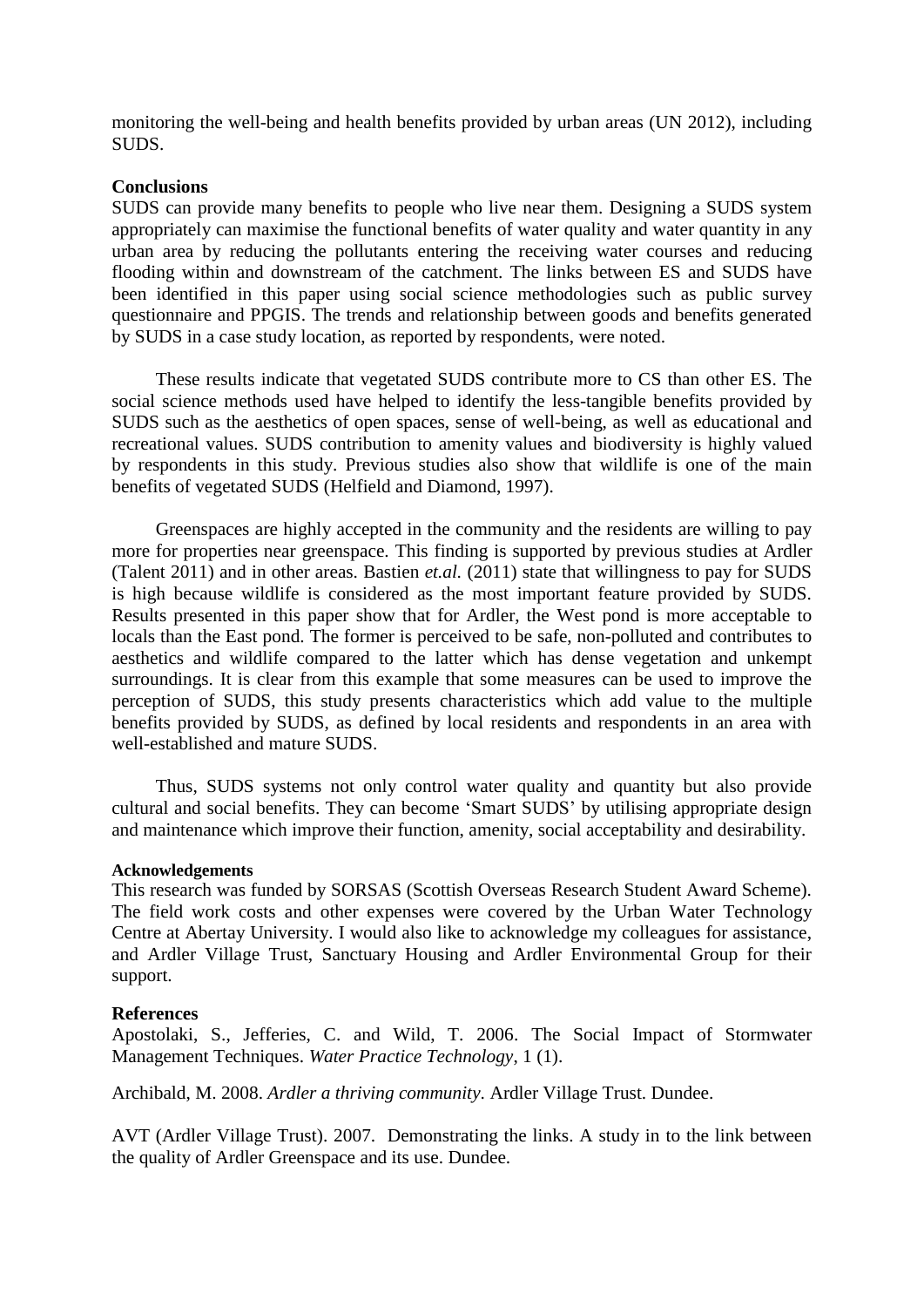Bastien, N.R.P., Arthur, S. and McLoughlin, M.J. 2011. Public Perception of SuDS ponds-Valuing Amenity. *12th International Conference on Urban Drainage*, Porto Algre/Brazil. 11- 16 Sept 2011.

Briers, R.A. 2013. Invertebrate communities and environmental conditions in a series of urban drainage ponds in Eastern Scotland: Implications for Biodiversity and conservation value of *SUDS. Clean – Soil, Air, Water*. 42(2). pp:193-200. DOI: 10.1002/clen.201300162

Cinderby, S. 2009. How to reach the 'hard-to-reach': the development of Partocipatory GeoFigureic Information Systems (P-GIS) for inclusive urban design UK. *Area*. 42(2). pp: 239-251.

Cinderby, Steve. et al. 2011. Participatory geographic information systems for agricultural water management scenario development: A Tanzanian case study. *Physics and Chemistry of the Earth.* Elsevier. 36. pp: 1093-1102.

Defra. (Department of Environment, fisheries and Rural affairs) 2006a. *Working with the grain of nature- taking it forward*. Volume II. Measuring progress on the England Biodiversity Strategy: 2006 Assessment. Defra. London.

Heal, K., McLean, N. and D'Arcy, B. 2004. SUDS and Sustainability. *26th Meeting of Standing Conference on stormwater source control*, Dunfermline.

Helfield, J.M. and Diamond, M.L. 1997. Use of constructed wetlands for Urban Stream Restoration: A Critical Analysis. *Environmental Management*. 21(3): pp. 329-341

Ivarsson, C.T. and Hagerhall, C.M. 2008. The perceived restorativeness of gardens – Assessing the restorativeness of a mixed built and natural scene type. *Urban Forestry & Urban Greening*. 7(2). pp: 107-118.

Lundy, L and Wade, R. 2011. Integrating sciences to sustain urban ecosystem services. *Progress in Physical Geography*. 35 (5): pp. 653-669

MEA. (2005). *Ecosystems and Human Well-being A Framework for Assessment*. Island Press. Washington D.C.

Milcu, A. Ioana, J. Hanspach, D. Abson, and J. Fischer (2013). Cultural ecosystem services: a literature review and prospects for future research . Ecology and Society 18(3):44.

Potz, H. and Bleuze, P. 2012. Urban green-blue grids for sustainable and dynamic cities. SKINT. Coop for life. Netherlands.

Scottish Government. 2012. *SIMD 2012 Local Authority Summary - Dundee City*. [Online] Available at:

[http://www.scotland.gov.uk/Topics/Statistics/SIMD/Publications/LASummariesSIMD12/LA](http://www.scotland.gov.uk/Topics/Statistics/SIMD/Publications/LASummariesSIMD12/LASummaryDundeeCity12) [SummaryDundeeCity12](http://www.scotland.gov.uk/Topics/Statistics/SIMD/Publications/LASummariesSIMD12/LASummaryDundeeCity12)

Singh, R. 2012. *Integrating the planning of greenspaces and sustainable urban drainage systems*. PhD Thesis. University of Abertay Dundee.